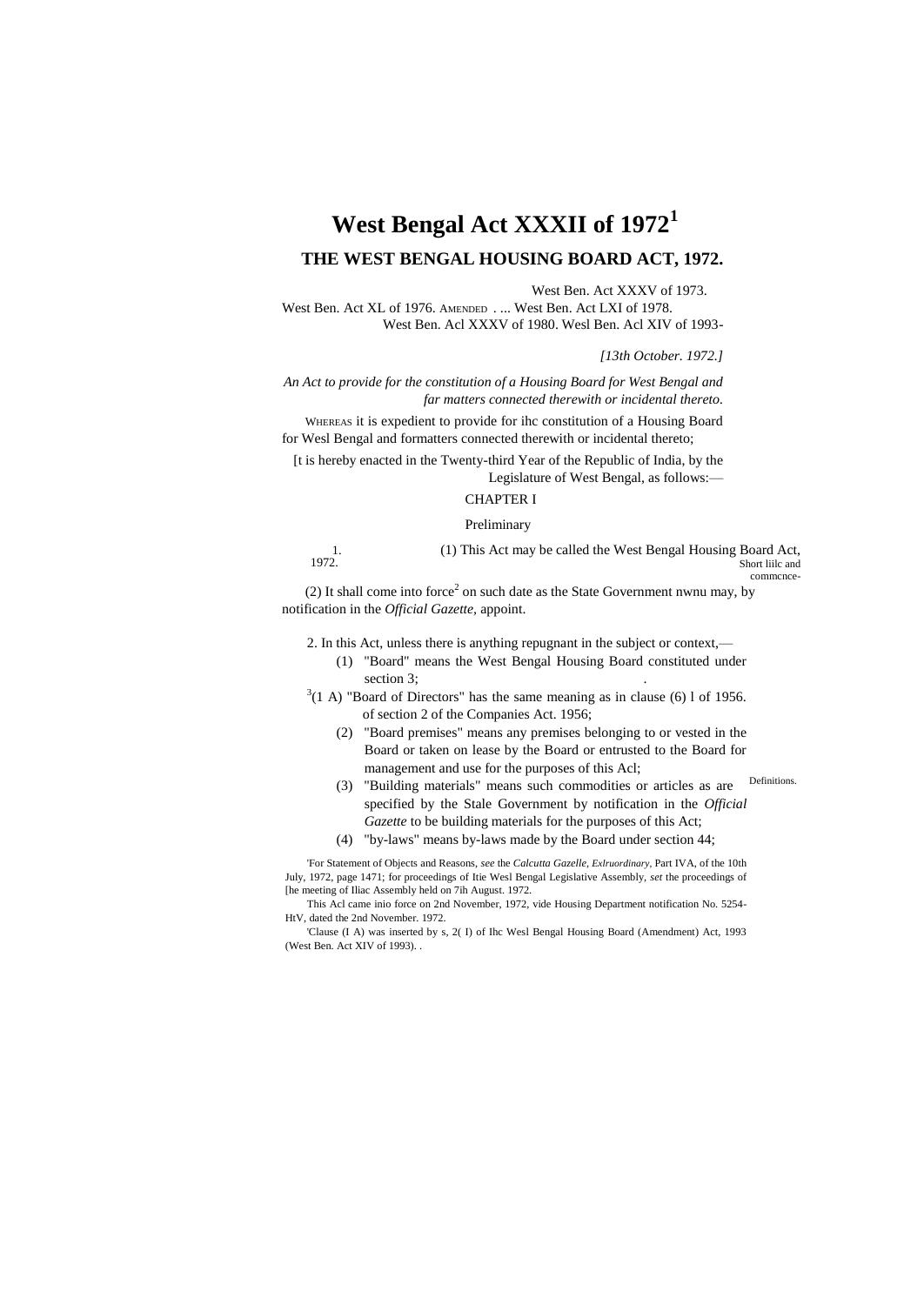# *(Chapter f.*—*Preliminary.*—*Seciinn 2.) '*

- (5) "Chairman" means ihe Chairman of liie Board;
- '(5A) "company" means a company as defined in section 3 of the Companies Aci, 1956;
- (6) "Corporation" means the Municipal Corporation of Calcutta or the Municipal Corporation of Howrah or Chandernagore;
- ■(6A) "director" has the same meaning as in clause (13) of section 2 of the Companies Act, 1956;
	- 1 of 1956.  $3(6B)$  "existing joint scctor company" meaning a joint sector company which is carrying on business on the date of coming inlo force of Ihe West Bengal Housing Board (Amendment) Act, 1993;
	- (7) "Housing Commissioner" means Ihe Housing Commissioner appointed under section 12;
	- (S) "housing scheme" means a housing scheme made under this Acl;
	- $5(8A)$  "joint seclor company" means a company in relation to which fifty per cc.nl of directors of the Board of Directors is nominated by the State Government;
	- (9) "land" includes benefits to arise out of land and things aliached lo ihe earth or permanently fastened to anything attached to the earth;
	- (10) "Land Acquisition Act" means the Land Acquisition Act, t of [894. 1894 or the West Bengal Land (Requisition and Acquisition)  $\vee_{e}$ , xiB«n.A« Act. 1948; 11  $\langle$ \*1948.
	- (11) "member" means the Chairman  $\frac{1}{1}$ , the Vice-Chairman or any other member of the Board;
	- (12) "municipality" means a municipality (including a notified area) constituted under the Bengal Municipal Act, 1932; BCO.A«XV '(11 A)

of 1932. "new joint sector company" means a joint sector company formed and registered on or after the date of coming inlo Force of the West Bengal Housing Board (Amendment) Act, 1993;

- (13) "premises" means any land or building or part of a building and includes,—
	- (i) gardens, grounds and out-houses, if any, appertaining to such building or part of a building, and
	- (ii) any fillings affixed lo such building or part of a building for the more beneficial enjoyment thereof;

'Clause (5 A) wax inserted by s. 2[2) of (lie Wcsl Bengal Housing Hoard (Amendment) Acl. 1993 (Wcsl Ben. Acl XtV or 1993). 'Clauses (6A) and (6B) were inserted by s. 2(3). *ibid.* ■'Clause (BA) was inserted by s. 2(4), *ibid,* 'Words inserted by s. 2 of [lie Wcsl Bengal Housing Board (Amendment) Acl, 1973 (West Ben. Act XXXV ofl973). 'Clause (12A) was inserted by s. 2(5) of llie Wcsl Bengal Housing Board (Amendment) Acl, 1993 (Wcsl Ben. Aci XIV of 199.1).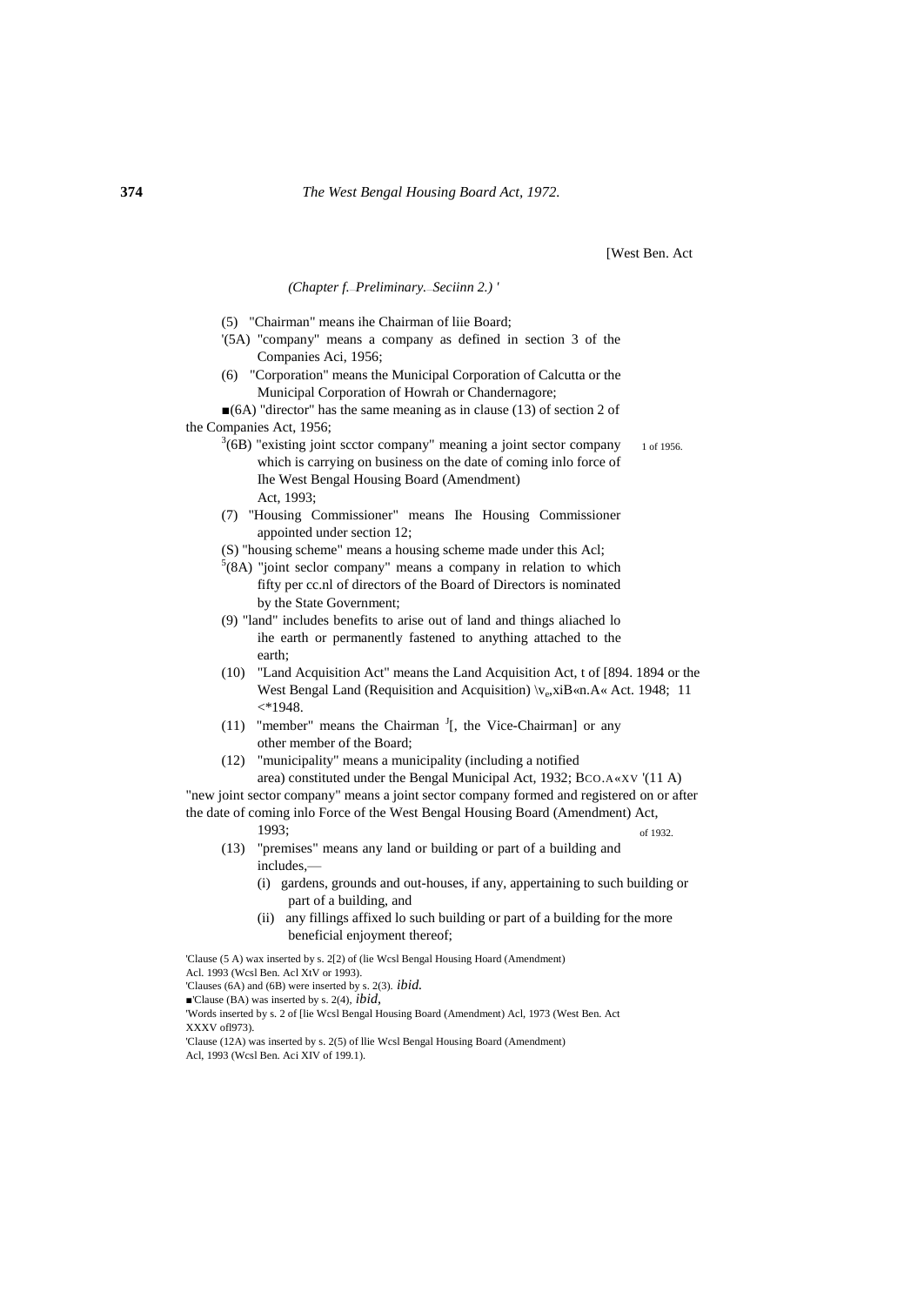#### XXXII of 1972.]

# *(Chapter 11.—Establishment of the Board.—Seel ions .1-5.)*

- (14) "prescribed" means prescribed by rules made under this Acl;
- (15) "regulations" means regulations made by the Board under .section 43;
- (16) "year" means [he year commencing on the 1st day of April and ending on the 31 si day of March.

#### CHAPTER II Establishment or the Board

3. (1) The Si Lite Government shall, by notification in the *Official Gazette,* constitute for the purposes of this Act a Board by the name of the West Bengal Housing Board.

Constitution of the Board. (2) The Board shall be a body corporate having perpetual succession and a common seal and may sue and be sued in its corporate name and shall be competent to acquire and hold property both movable and immovable, enter into contract and do all things necessary for Ihe purposes of this Acl,

(3) For the purposes of this Act and the Land Acquisition Acl the Board shall be deemed lo be a local authority.

4. For the removal of doubts, it is hereby declared that the West Bengal Premises Tenancy Act, 1956—

- (a) shall not apply loan y land or building belonging to or vested in the Board; .
- (b) shall not apply as againsi Ihe Board to any tenancies or other like relationship created by the Board in respect of such land or building; .
- (c) but shall apply to any land or building let oul in favour of the Board.

Application of West Bengal Acl XII of 1956.

5. (1) The Board shall consist of a Chairman who shall be lite Minister-in-charge of the Housing Department of the State Government and a Vice-Chairman to be appointed by the State Government and the following other members, that is lo say,—

(a) '(i) Secretary, in-charge of Town and Country Planning Branch of the Development

- and Planning Department, *ex-officio,*
	- : (ii) Secretary, Finance Department, *ex-officio,*
- (iii) Secretary, Housing Department, *ex-officio,*
- (iv) Housing Commissioner, *ex-nfficio\* and

'Sub-clausc (L) was first substituted by s, 3(a) fit" '.Ik' Wesl Bengal Housing Board (Amendmenl) Acl, 1973 (WeM Ben. Acl XXXV oJ~ 1973). Thereafter the rami; was rusuhsli luted by s. 2(a) or the West Bengal Housing Bo ltd (Amen dm en I) Aut, 1978 (West Ben. Acl LXI of 19711).

'Subclause (ii) was first substituted hy s. 3(b) of ihe West Bengal Housing Board (Ami^ndnitdnl) Act, 1973 (W«t Ban. Ac IXXX V ofl973), The tiiafier the same was resu bst i luted hy s. 2(b) of [lie Weil Bengal Housing Board (Amendment) Acl, 1978 (West Ben, Act LXI of 1978).

Members of ihc Board and their

resignation or removal.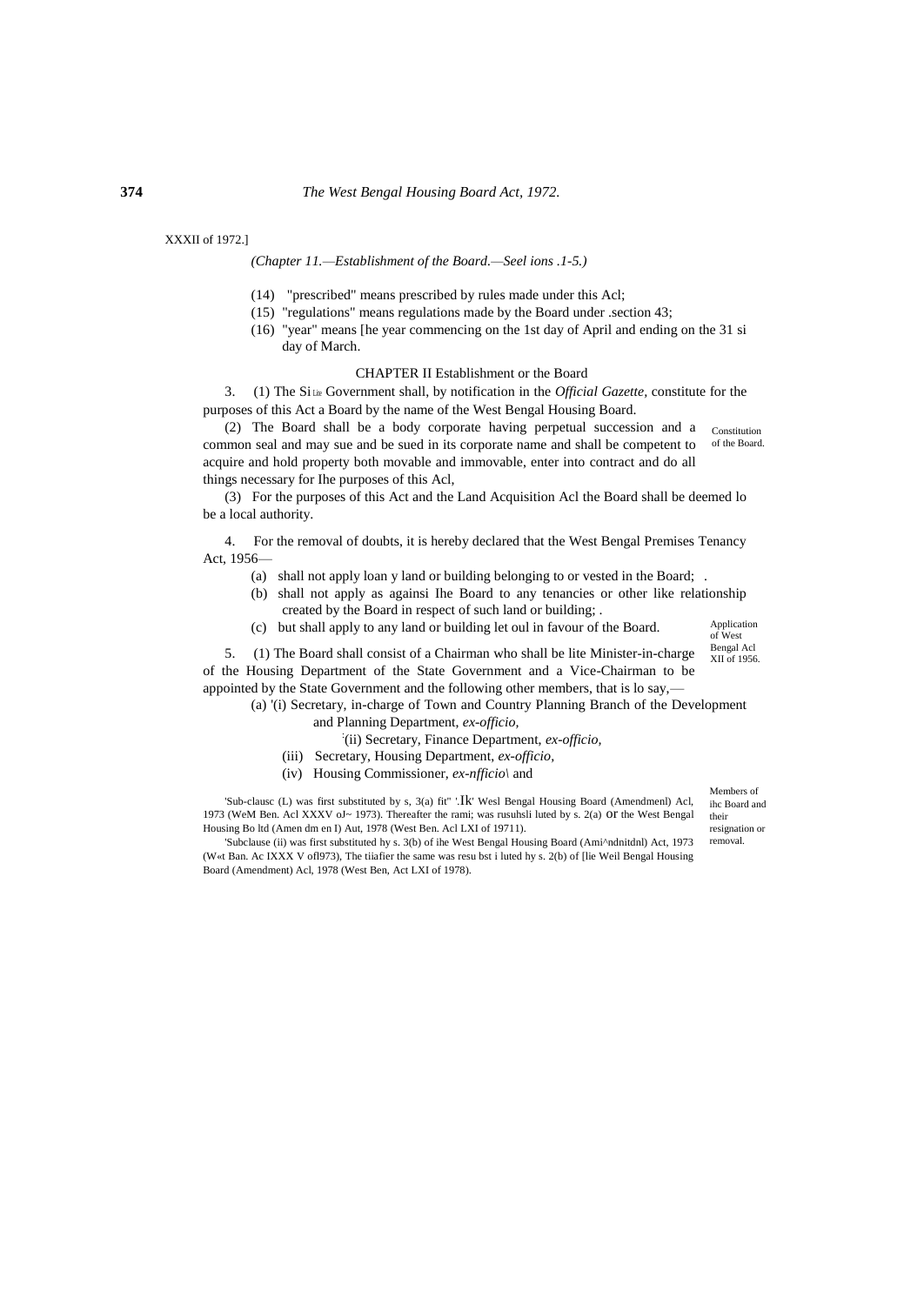*(Chapter II.—Establishment of the Board.—Sections 6, 7.)*

(b) five other persons appointed by ihe State Government:

Provided that ihe State Government may appoint a whole- time Government servant lo act as the Vice-Chairman of the Board in addition to his own duties.

(2) The names of the Vice-Chairman and other members appointed under sub-seelion (1) shall be published in the *Official Gazette.*

(3) A member of the Board may at any time resign his office by writing under his hand addressed to the Stale Government:

Provided that the resignation shall not take effect until it is accepted.

(4) The Stale Government may, by notification in the *Official Gazette,* remove from office the Vice-Chairman or any other member '\* \* \* \* \*,

6. A person shall be disqualified for being appointed or for continuing as the Vice-Chairman or a member of Ihe Board, if he— (a) is of unsound mind,

is an uncertificated bankrupt or an undischarged insolvent, has directly or indirectly by himself

Disqualification for appointment as a member of the Board,

or by any partner, any share or interest in any contract or employment, as the case may be, with, by or on behalf of, the Board, or is a Director, Secretary, Manager or other salaried officer of any incorporated company which has any share or interest in any contract or employment, as the case may be, with, by or on behalf of, the Board, or

- **(b)**  has  $\left( \mathbf{b} \right)$  been or is convicted of any offence involving moral turpitude:
	- $\Omega$ Provided that a person shall not be disqualified under clause (c) or clause (d) or be deemed to have any share or interest in any incorporated company which has any share or interest in any contract or employment, as
	- <d > the case may be, with, by or an behalf of, the Board, by reason only of his being a shareholder of such company if such person discloses to the State Government the nature and extent of the shares held by him.

7. (1) The (e) Vice-Chairman and every other member not being an *ex-officio* member shall hold office for a period of three years from the date of his appointment as Vice-

Chairman or, as the case may be, other member: Provided that the State Government may extend ihe said period by a further period not

and conditions of service of Vice-Chairman and other

members.

Term of office

> exceeding one year: 'Words, figure, letters und brackets beginning with "who—" and ending wilh "such removnJ." were omitted by s. *2* of the West Bengal Housing Board (Amendment) Acl, 1976 (West Ben, Act XL of 1976),

 $374_{76}$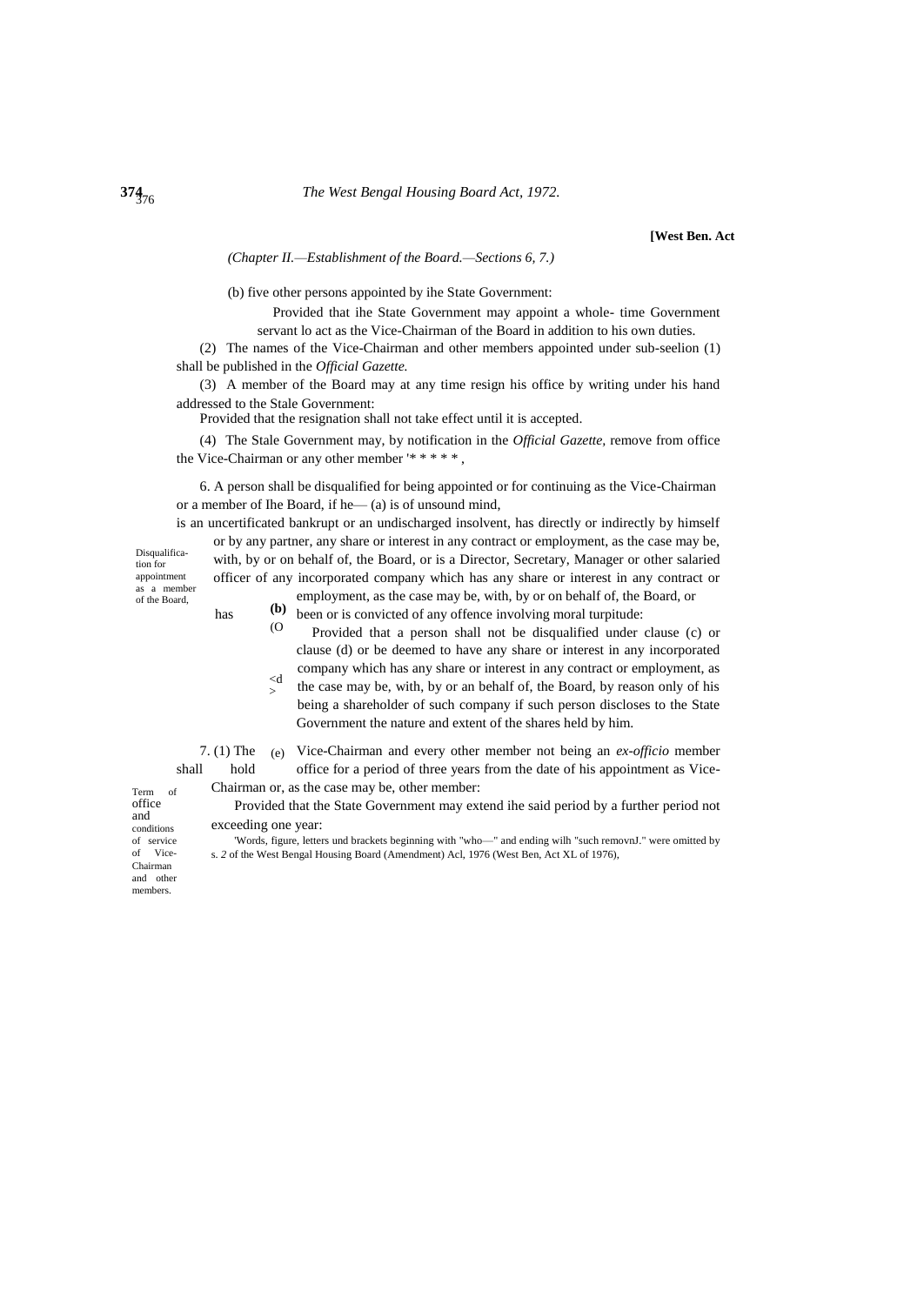# **XX XH of 1972.]** *The West Bengal Housing Board Acl, 1972.* **377**

*(Chapter 11.—Establishment of fhe Board.—Sections 8-12.)*

Provided further lhai after the expiry of ihe period of his appointment a person shall, unless disqualified, be eligible for re-appointment as Vice-Chairman or other member.

(2) Every member shall rcceive such allowances as may be prescribed.

(3) The Vice-Chairman may hold office in an honorary capacity or on payment of remuneration. Such remuneration and all other terms and conditions of service shall be such as may be prescribed.

(4) The allowances to the members and the remuneration, if any, lo the Vice-Chairman shall be paid from the fund of the Board.

8. If a member,—

(a) tenders his resignation in writing to the State Government, or

(b) is absent without the permission of ihe Board from all the meetings of the Board for a period of three successive months,

he shall cease lo be a member.

9. Any vacancy of a member shall be filled as early as practicable; Provided that during any such vacancy ihe other members may act, as if no

vacancy had occurred.

10. No disqualification or defect in the appointment of any person acting as Vice-Chairman or other member shall be deemed to violate ajiy act or proceeding of the Board, if such act or proceeding is otherwise in accordance with the provisions of this Act.

11. If any member including the Vice-Chairman is by infirmity or otherwise rendered temporarily incapable of carrying out his duties or is absent on leave or otherwise, not involving the vacation of his appointment, the State Government may appoint another person lo officiate for him and carry out his functions under this Act or any rule or regulation made thereunder.

12. (1) The Board shall have a Housing Commissioner, who shall be the Chief Executive Officer  $1+$   $*$   $*$   $*$   $*$  and such other officers and employees as the Board may consider necessary for the efficient performance of its functions.

'Words "and one or mora Assistant Housing Commissioners," were omitted by s. 2of Ihe West Bengal Housing Board (Amendment) Act. 1980 (West Ben. Act XXXV of 1980).

Cessation of membership.

Filling of vacancies.

Proceedings presumed to be good and valid.

Temporar  $v$   $\Box$ bscncc  $\delta$ f members.

Officers and other siaf?.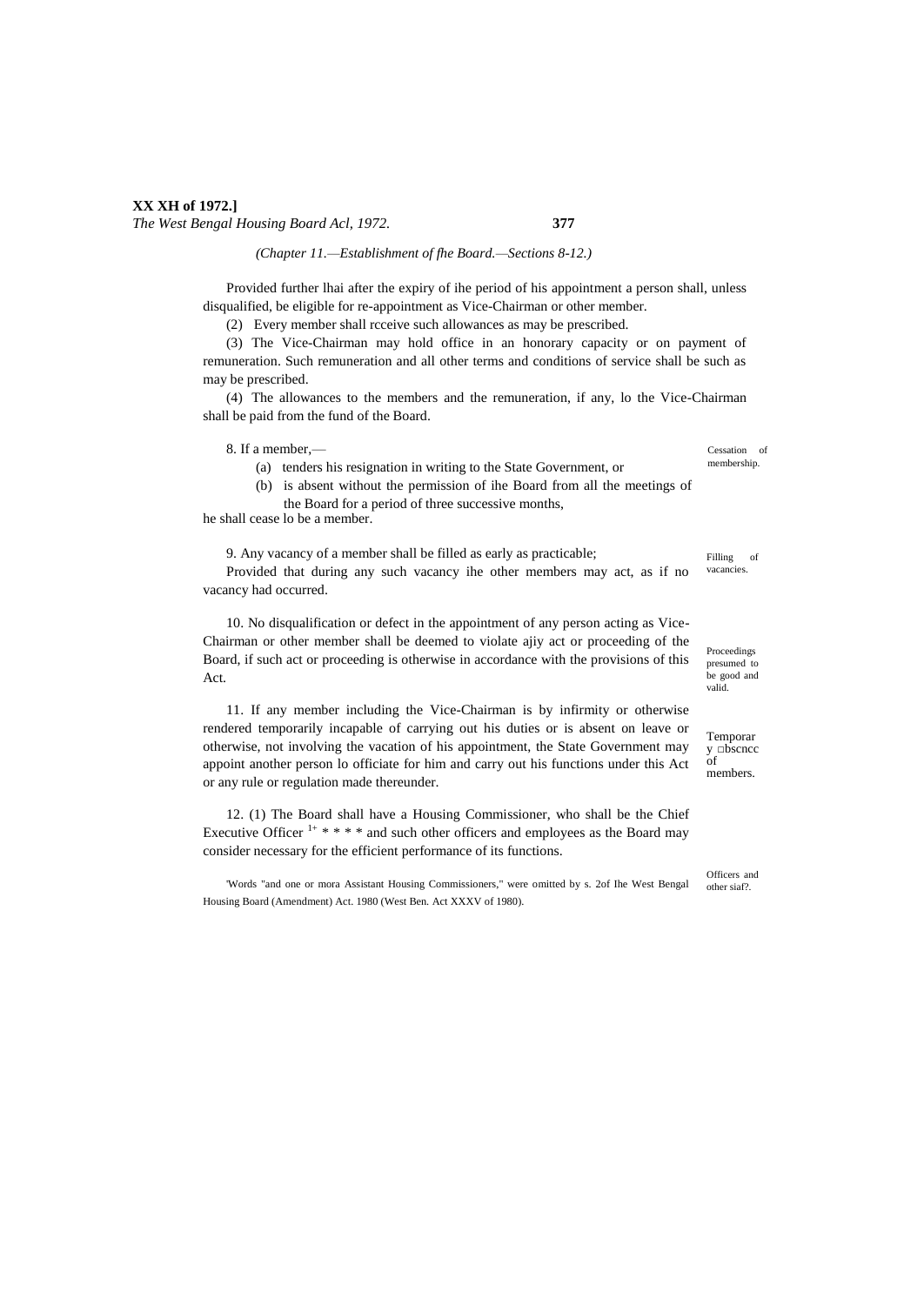# *(Chapter 11.—Establishment of the Board.—Sections I2A, J 3 and 14.)*

(2) The appointment of the Housing Commissioner shall be made by the State Government and the appointment of other officers and employees of the Board shall be made by ihe Board;

Provided that the Board shall not appoint any officer in a scale of pay the maximum of which exceeds two thousand rupees a month, without obtaining the previous sanction of the Stale Government.

<sup>1</sup>12A. (1) The Housing Commissioner and other officers shall perform such duties as may be assigned to them by the Board.

Powers and dulits of [he Housing Commissioner and other officers,

Kmploymcnl orslafycflhc Stale

(2) The Board may, from lime to lime, by order delegate, under such restriction, if any, as it may think fit to impose, any of its powers conferred on it by ihis Act, to the Housing Commissioner and Lo other officers of Ihe Board specified in the order.

13. ([) The Board shall take over and employ such slaff of Ihe State Government in the Housing and other Departments as the Slate Government may make available and every person so taken over and employed shall be subject to the provisions of this Act and the regulations made thereunder:

Govern men I. Provided that during the period of such employment all matters relating ID the pay, allowances, leave, retirement, pensions, provident fund and all other lemis and conditions of service of the members of the said staff shall be regulated by the West Bengal Service Rules or such other rules on the subject as may from lime to time be made by the State Government.

(2) All permanent Government servants taken over and employed by the Board under subsection (1) shall have a lien on their posts in the service of the State Government and the period of their service under the Board shall, on their reversion to the service of the Stale Government, be counted for their promotion, increments, pension and other matters relating lo iheir service.

14. The Board shall meet and shall from lime to time make such arrangements wilh respect Lo the day, time, notice and adjournment of its meetings as it thinks fit, subject to the following condiLions, namely—

- (a) an ordinary meeting shall be held at least once every month,
- (b) the Chairman may, whenever he thinks fit, call a special meeting,
- (c) the quorum for every meeting shall be five:

-Provided that when a meeting has been adjourned to another dale for want of quorum, no quorum shall be necessary in the case of the adjourned meeting,

Meetings of Board, 'Section 12A was inserted by s. *4* of ihc West Bengal Housing Board (Amendmcnl) Acl. 1973 (West Ben. Act XXXV ofl973),

: Proviso was added by s, 5, *ibid.*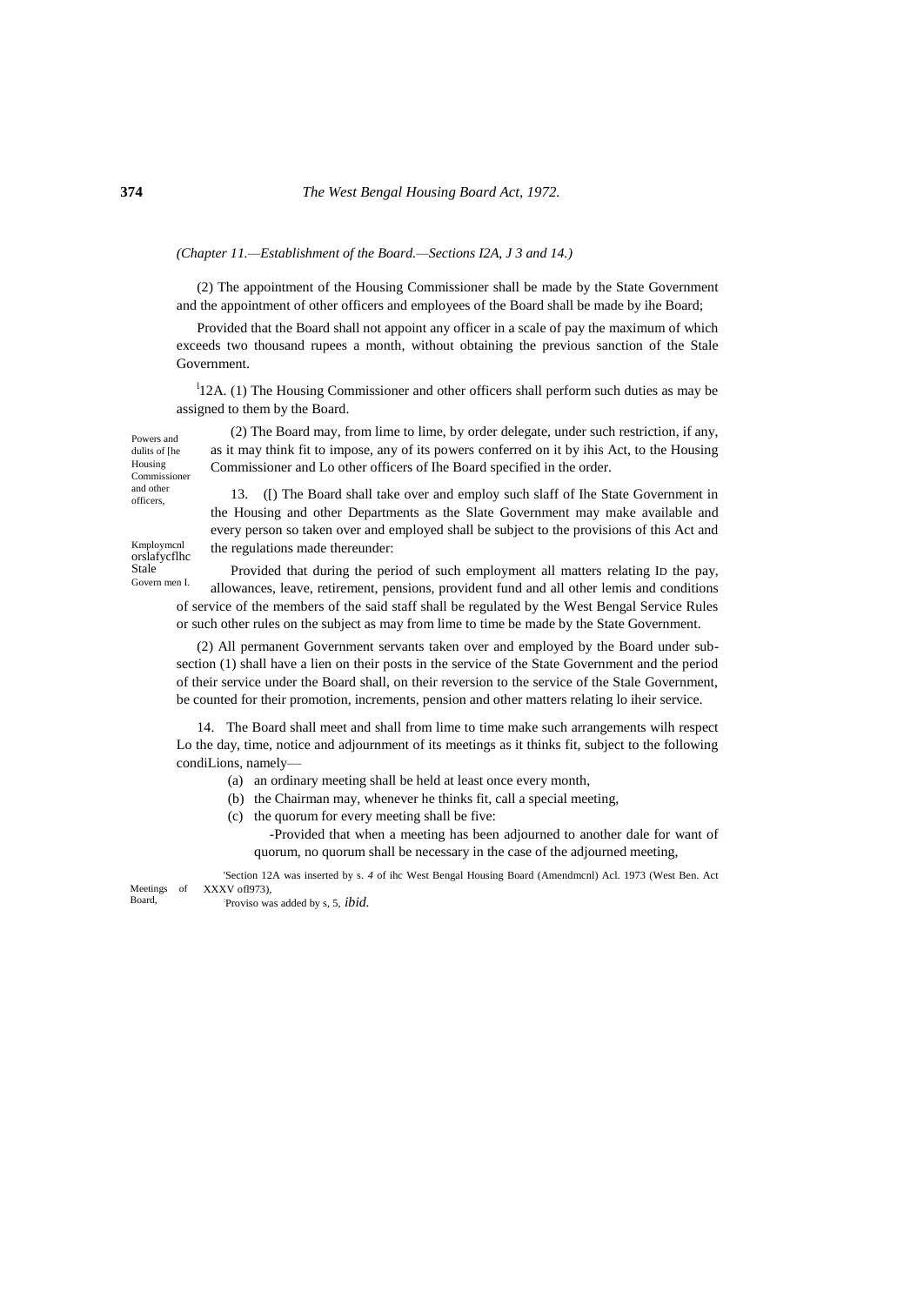### XXXII of 1972.]

*(Chapter II.—Establishment of the Board.—Sections 15, 15A and 16.)*

- (d) every meeting shall be presided over by ihe Chairman and, in his absence, by ihe Vice-Chairman and in [he absence of both Chairman and Vice-Chairman by any member chosen by the members present,
- (e) all questions al any meeting shall be decided by a majority of ihe members present and in case of equality oF votes, the person presiding shall have and exercise a second or casting vote,
- (0 the minules of the proceedings of each meeting shall be recorded in a book lo be provided for the purpose.

15. (1) Every contract made by the Board shall be entered inlo in such manner and in Execution of comnicisuch form as may be prescribed and be signed by the Chairman on behalf oT the Board: Provided lhat-

- (a) no contract involving an expenditure or '[rupees one crore] or more shall be made without the previous sanction of the State Government,
- (b) any contract involving an expenditure, up to '[rupees .fifty thousand] may, in case of urgency, be made by the Chairman without the previous sanction of ihe Board but shall be referred lo the Board at ihe earliest opportunity.

(2) Sub-seclion (I) shall apply lo every variation or abandonment of a contract as well as to an original contract.

Chairman.  $J<sup>J</sup>$ 15A. Without prejudice lo the provisions of clause (b) of Ihe proviso to sub-section (1) of section 15, ihe State Government may, by a notification published in the *Official Gazette,* direct lhat the Chairman may exercise all or any of the powers exercisable by ihe Board under this Acl as may be specified in the notification:

Exercise of Die powers or Ihe Board by the

Provided lhat when power under this section has been exercised, the Chairman shall make a report lo the Board al its next meeting indicating the circumstances under which such power has been exercised.

16. Subject Lo any rule which the State Governmeni may make in this behalf, the Board may by order direct that the power to sign a contract shall be exercisable also by the Housing Commissioner or any other officer specified by it in Ihe order.

Delegation of Board's power lo sign contracts.

'Words subiuiluled for [lie words "rupees fifty I akhs' ' by s. 3( i) of ihe West Be n gal Hou sing Board (Amendment) Act, 1976 (West Ben. Acl XL or 1976).

:Wordj> subs!iluted for Ihe words "rupees twenty thousand" by s. 3(ii). *ibid.*

'Seelion 15A wax inserted by 5.6 of ihe Wcsl Bengal Housing Board (Amendment) Acl. 1973 (Wcsl Ben. Acl XXXV of 1973),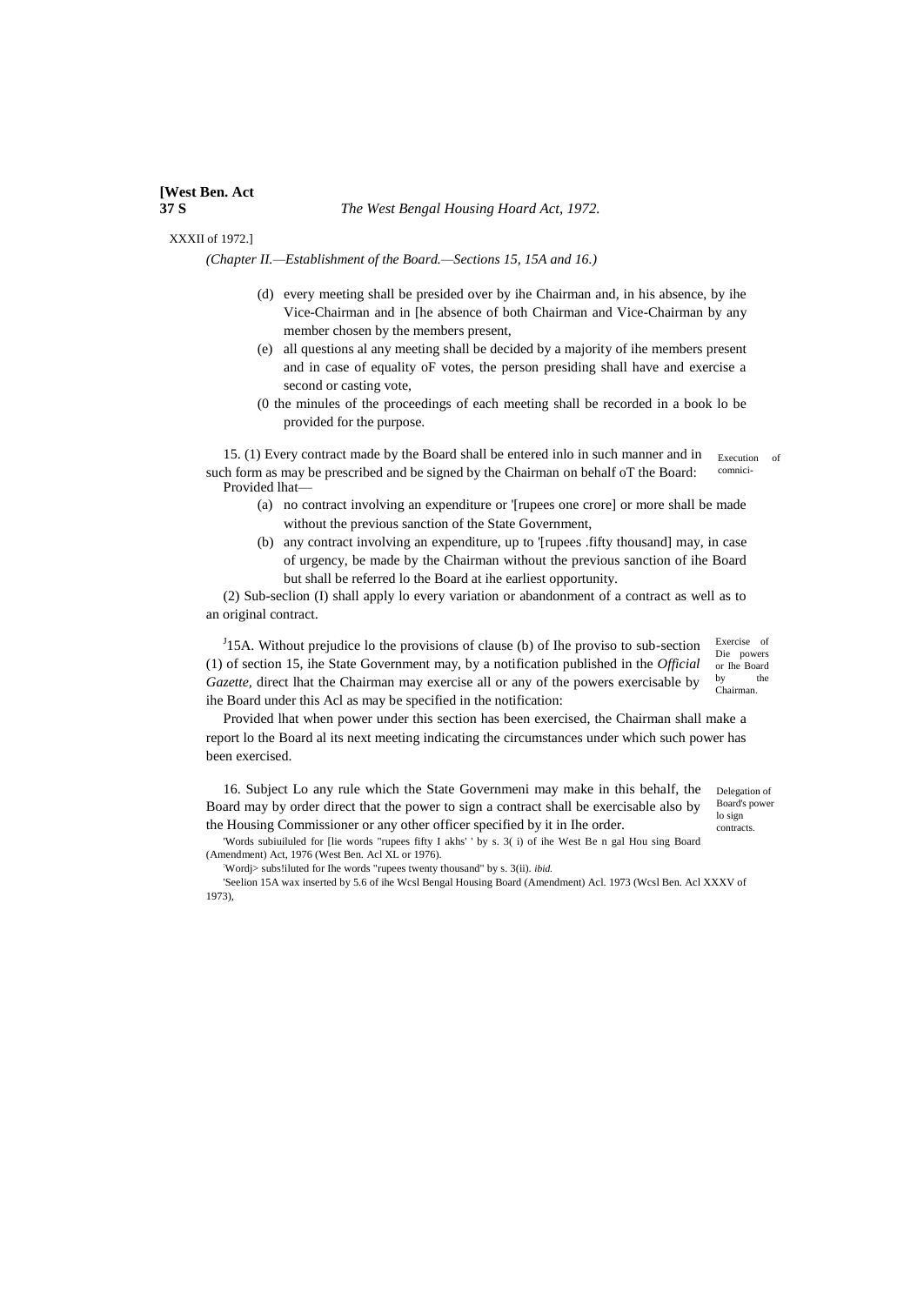*(Chapter HI.—Housing schemes.—Sections 17, 18.)*

# CHAPTER III Housing schcmes

17. (1) Subject to ihe provisions of this Act the Board may, from time lo lime, incur expenditure and undertake works for the framing and execution of such housing schemes as il may consider necessary and such housing schemes may include housing schemes in relation to lands and buildings vested in or in ihe possession of the State Government.

Power; and duties of Board lo undertake housing schemcs.

(2) The Slate Government may. on such terms and conditions as it may ihink fit to impose, entrust to the Board the framing and execution of any housing scheme and ihe Board shall thereupon undertake ihe framing and execution of such scheme.

(3) The Board may, on such terms and conditions as may be agreed upon and with ihe previous approval of the State Government, lake over for execution any housing scheme, on behalf of a local authority or cooperative society, or on behalf of an employer, for building houses mainly for the residence of the employees of such local authority, co-operative society or employer, as ihe case may be '[or for the residence of the members of such co-operative society].

18. Notwithstanding anything contained in any other law for ihe rime being in force, a housing scheme may provide for all or any of the following mailers, namely:-

(a) ihe acquisition by purchase, exchange or otherwise of any property necessary for the scheme;

- (b) the construction and reconstruction of buildings;
- (c) the sale, letting oui or exchange of any property included in the scheme;
- (d) roads, drainage, water-supply, lighting, <sup>2</sup>[schools, hospitals, dispensaries, market places,] parks, playgrounds and open spaces within a housing scheme;
- (e) ihe reclamation or reservation of lands for markets, gardens, schools, dispensaries, hospitals and other amenities in a housing scheme;
- (f) the letting out, management and use, of the Board premises-,
- (g) accommodation for any c 1 a ss of i n h abi tan is;
- (h) Ihe advancing of money for the purpose of the scheme;
- (i) the collection of such information and statistics as may be necessary for successful implementation of the scheme;
- $3$ (ia) development of any urban or rural area for successful implementation of housing schemes and for purposes ancillary or incidental thereto;
- *(Chapter III.—Housing schernes. ■—Sections 19-23.)*
- (j) any other mailer for which, in the opinion of the Board or the State Government, il is expedient to make provision with a view to providing housing accommodation and lo improving or developing of any area included in a housing scheme.

19. (1) The Chairman shall, at a special meeting '[to be held within the fifteenth day of the monlh of February in each year], lay before the Board, a budget of ihe Board for ihe next year.

(2) Every such budget shall be prepared in such form as may be prescribed and shall make provision for—

- (i) the housing schemes which the Board proposes to execute whether in part or in whole during the next year,
- (ii) the due fulfilment of all ihe liabilities of the Board, and
- (iii) the efficient administration of this Act,

and shall contain a statement showing ihe estimated receipts and expenditure on capital and revenue accounts for the next year, and such other particulars as may be prescribed.

20. The Board shall consider the budget laid before it and sanction it with or

Board's sane lion to budget.

**Supplession** Biensarget lo Stale hudgcl. Govemmenl for approval.

Publican on and execution of housing scheme

Matters to be provided for by housing schemes.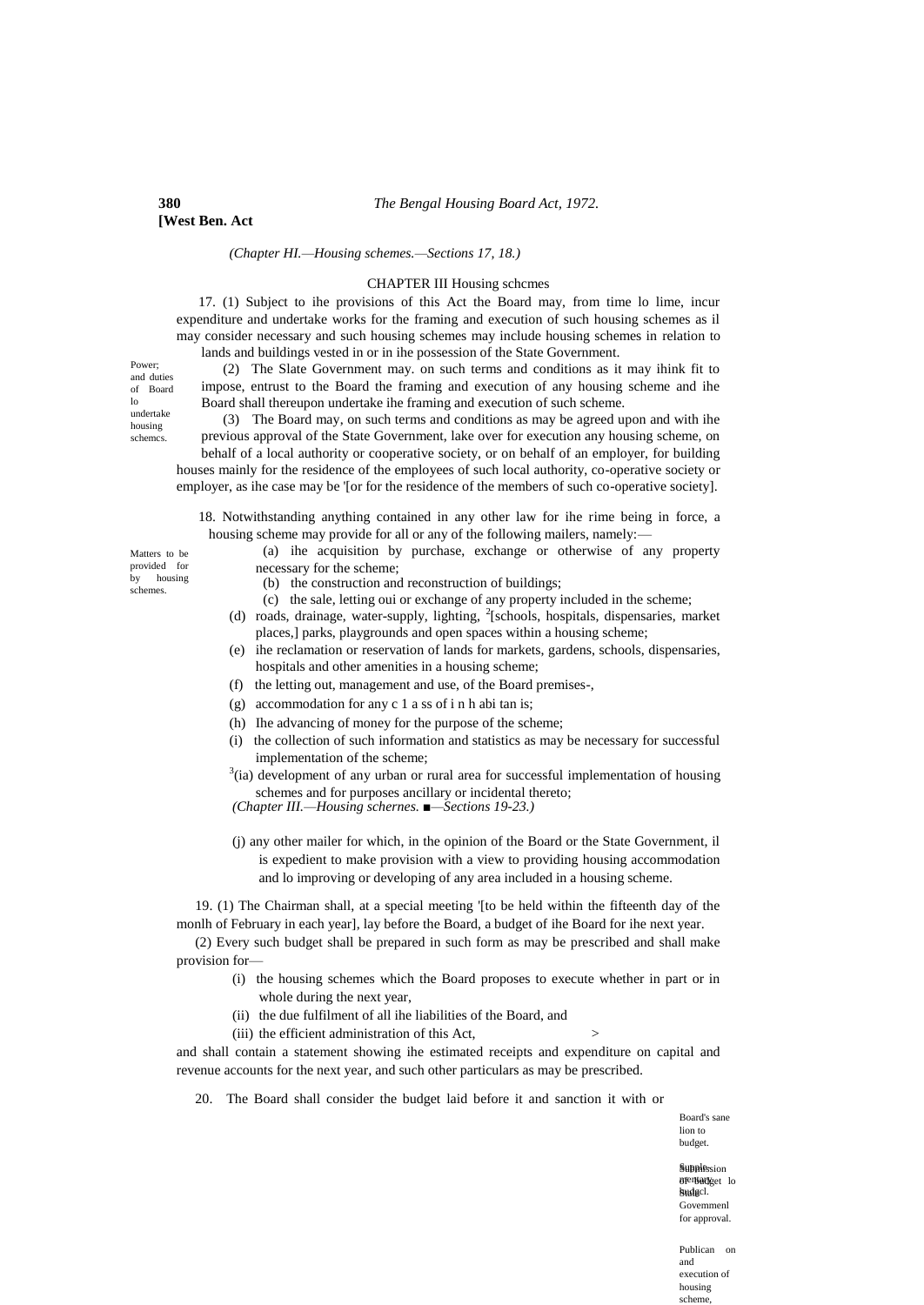### **37 S** *The West Bengal Housing Hoard Act, 1972.*

without modifications.

21. (1) Every budget sanctioned by ihe Board shall be submitted to the State Government for approval. [Wiihin such time as may be prescribed,] the Stale Government may approve the budget as sanctioned by the Board or return it to the Board for making such modifications therein as the Slate Govemmenl may deem fit.

(2) Where a budget is returned lo the Board by ihe State Government for making any modifications therein, ihe Board shall forthwith make such modifications and submit the budget as so modified to the State Government, which may then approve the same.

Submission of budge no Board.

22. The Chairman may, at any time during ihe year for which a budget has been approved by the Slate Govemmenl, lay before ihc Board a supplementary budget and the provisions of sections 19,20 and 21 shall apply to such supplementary budget.

23. After ihe budget is approved by the Slalc Government, the Board shall cause the housing schemes, in respecL of which provision is made in the budget, to be published in the *Official Gazette* in such manner as may be prescribed and proceed to execute such schemes.

'Words within Ihc square brackets were substituted for the words "lo be held in ihe manlh of February in each year" by s, 9 or lhe Wesl Bengal Housing Board (Amendment) Acl. 1973 (West Ben. Act XXXV of 1973).

:Words substituted for the words "At any lime after the receipt of lhe budgel," by s. 10, *ibid.*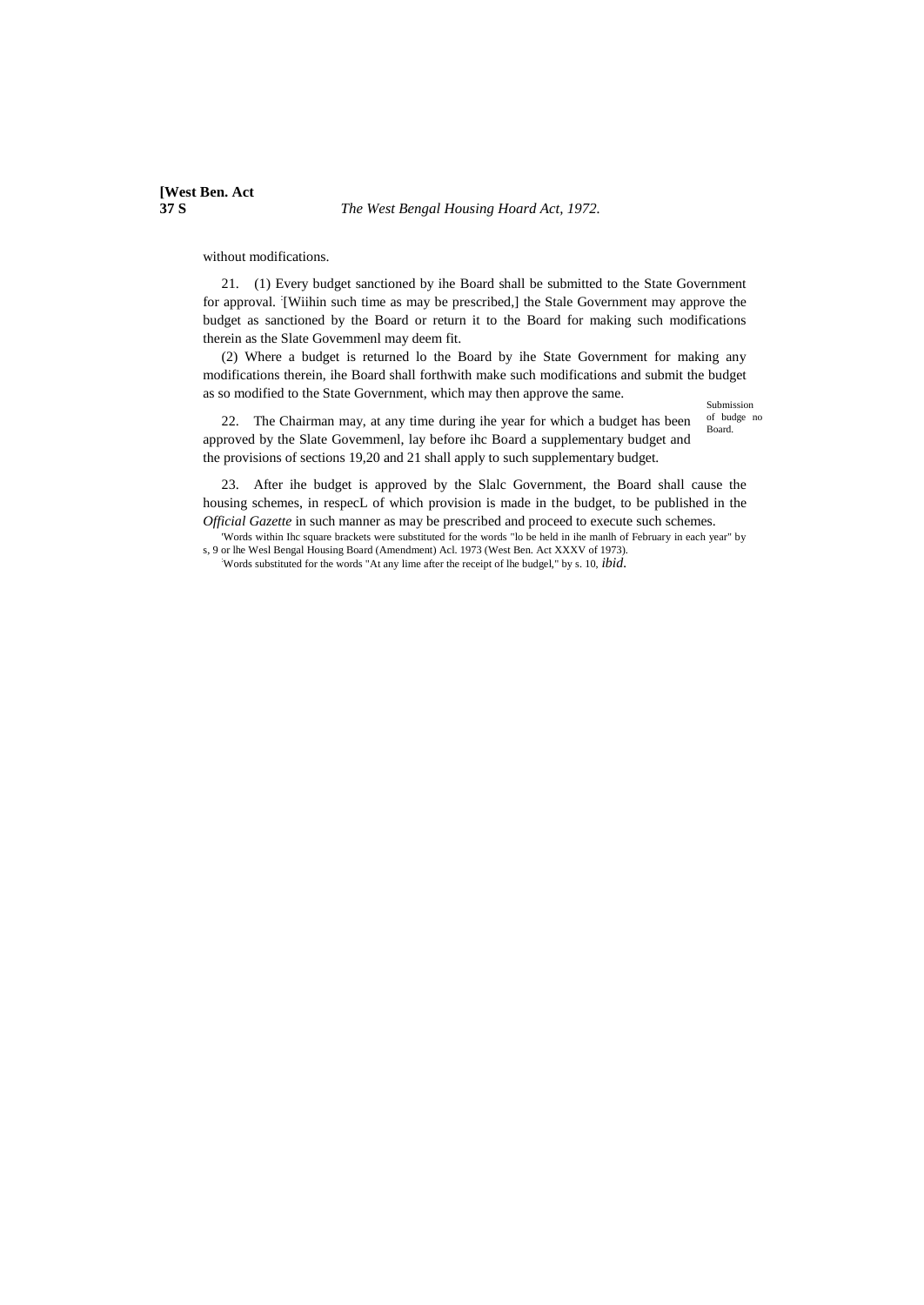# **XXXII of 1972.]** *The West Bengal Housing Board Acl, 1972,* **381**

# *(Chapter HI-—Housing schemes.—Sections 24-26.)*

24. The Board may at any time vary any housing schemes or any part thereof included in the budget approved by the Slate Government: .

Variation of housing schemes.

Transfer of open space lo local authorities.

Provided that no such variation shall be made except with the approval of the State Government if it involves an expenditure in excess of 10 *per cent,* of the amount as included in the Budget approved by the Slale Government for the execution of any housing scheme.

25. (1) When any open space for the purpose of ventilation or recreation has been provided by the Board in executing any housing scheme, ihe Board may, at its option by resolution, transfer such open space to the local authority concerncd on completion of the scheme and thereupon such open space shall vest in and be maintained al the expense of the local authority:

Provided lhat Ihe local authority may require the Board before any such open space is so transferred to enclosure, level, turf, drain and layout such space and provide foot-paths therein, and if necessary, to provide lamps and other apparatus for lighting it.

(2) If any difference of opinion arises between the Board and the local authority concerned in respect of any matter referred to in subsection (1) the matter shall be referred to the State Government whose decision thereon shall be final.

26. '(1) The Board shall lake necessary measures to maintain, al lot, lease, sell or otherwise use the Board premises in such manner as it may decide and shall collect rent, price, compensation and damages in respect thereof.

(2) The Board may,—

- (i) provide technical advice to the Stale Government and scrutinize projects under housing schemes when required by the State Government lo do so;
	- (ii) undertake research on various problems connected with housing in general and find out in particular ihe economical methods of constructing houses suited to local conditions;
- (iii) undertake comprehensive surveys on problems of housing;
- (iv) do all things for—
	- (a) unification, simplification and standardisation'of building materials;
	- (b) encouraging pre-fabrication and mass production of house components;
	- (c) organising or undertaking the production of building materials for residential or non-residential houses;
	- (d) securing a steady and sufficient supply of workmen trained in Ihe work of construction of buildings  $2$ [and for the manufacture of building materials],

'Sub-scction (I) wn substituted for original sub-section by s, 4(a) of (fie West Bengal Housing Boanl (Amendment) Act, 1976 {West Hen. Act XL of 1976).

'Words inserted by s, 4(b), *ibid.*

OLhcr duties of the Board.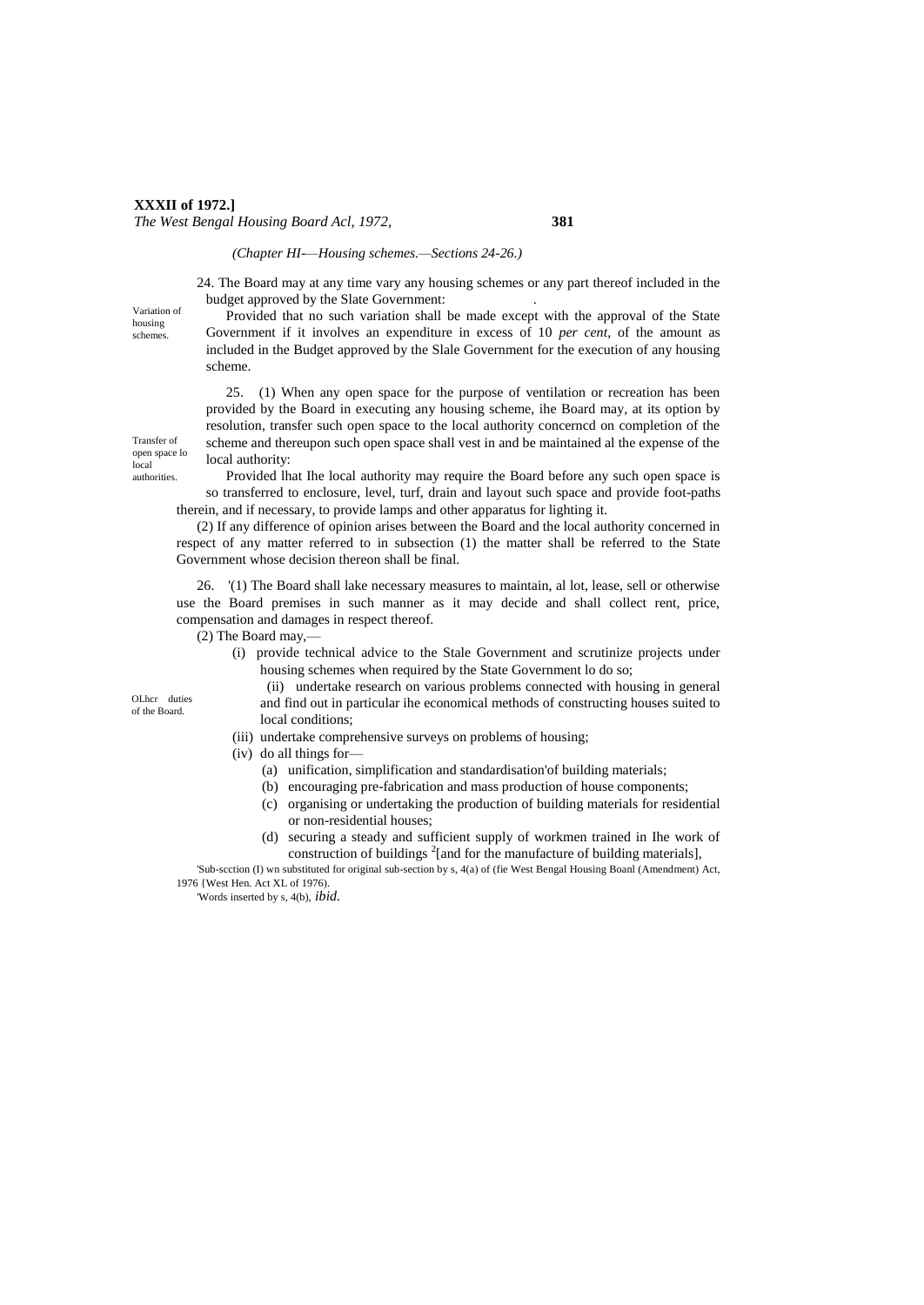# *(Chapter 111.—Housing schemes.—Sections 27, 27A.— Chapter IV.—Acquisition and disposal of land.—Section 28.)*

(3) Subject lo such rules as may be made in this behalf the Board may, from time to time '\*\*\*\*\* appoint one or more Committees or invest any local or other authority for the purpose of discharging such duties or performing such functions as it may delegate to them and any such Committee or local or other authority may discharge such duties or perform such functions <sup>1</sup>[accordingly.]

Power to exempt schemes from provisions of 27. The State Government may, by general or special order published in lhe *Official Gazette,* exempt any housing scheme undertaken by the Board from all or any of the provisions of this Act subject to such conditions, if any, as il may impose or may direct that any such provision shall apply to such scheme with such modifications as may be specified in the order.

 $327A$ . Notwithstanding anything contained in this Act, the Board may, if il considers it necessary so to do in the public interest and is satisfied that an existing, or new, joint sector company is willing to comply, or has complied, with such terms and conditions as the State Government may think fit to impose, entrust, with the previous approval of the Stale Government, any existing, or new, joint sector company with any housing scheme for execution, and different existing, or new, joint sector companies may be so entrusted with different housing schemes for execution.

### **CHAPTER IV Acquisition and disposal of land**

Power lo  $428$ . (1) Where any land is needed for the purpose of a housing scheme or for performing any other duties or functions of the Board, the Board may enter into an agreement with any person for the acquisition by purchase, lease or exchange, of his rights and interests in such land either wholly or in pan, on payment of an amount proportionate lo the loss or deprivation caused to the enjoyment of the land.

acquire.

Ihk Acl.

Power to entrust existing, or new, j oim sector company with housing schcmc.

(2) The Board may also lake steps for the compulsory acquisition of any land or any interest therein required for the execution of a housing scheme or for performing any other duties or functions of the Board and such acquisition of any land or any interest therein shall be deemed to be acquisition for a public purpose within lhe meaning of the Land Acquisition Act.

 $\overline{a}$ 

Board (Amendment) Act. 1973 (Wesl Ben. Acl XXXV of 1973).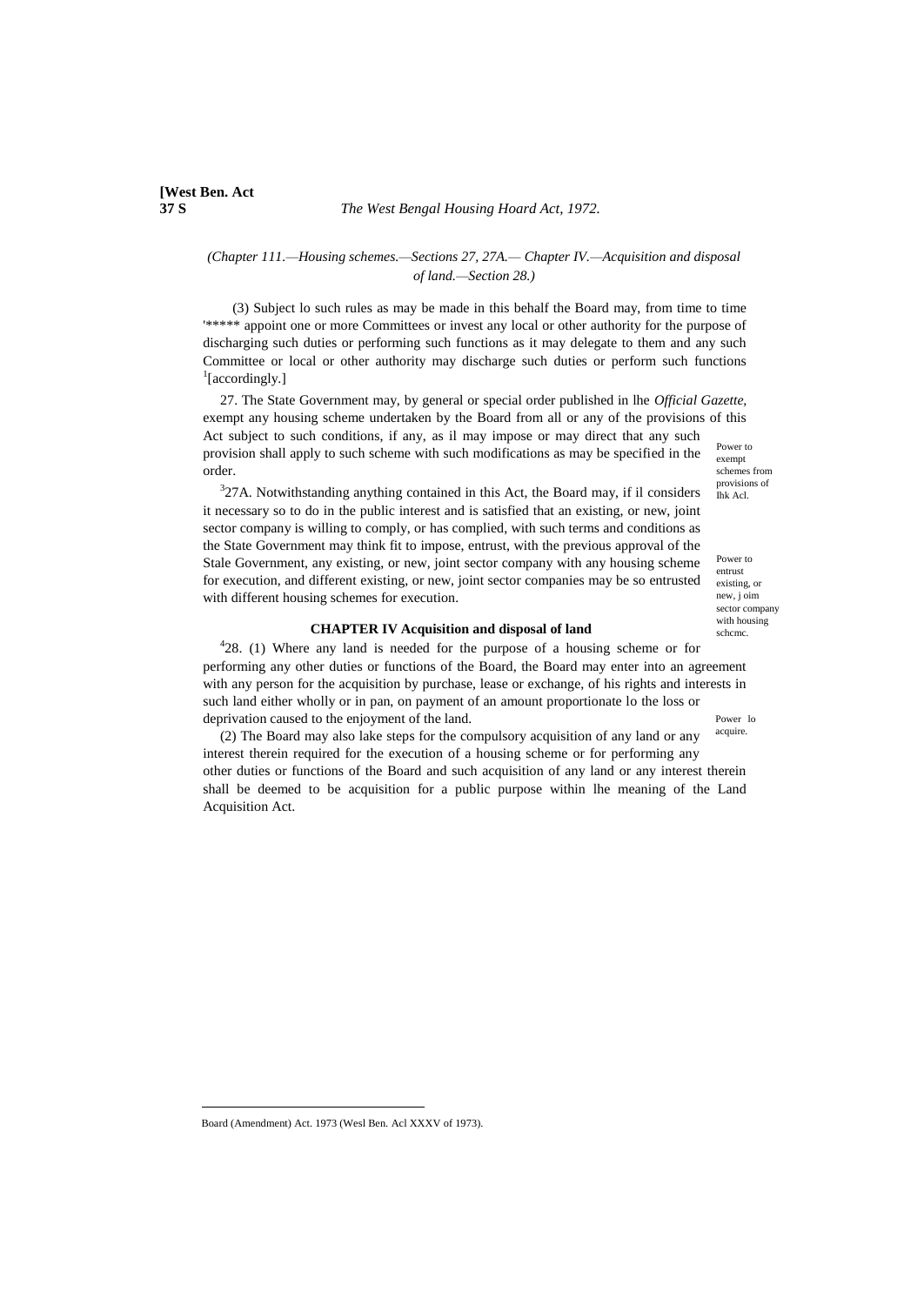**[West Ben. Act**

*' (Chapter V.—Finance, accounts and audit.—Sections 29-31.)*

### CHAPTER V **Finance, accounts and audit**

Transferor 29. (1) Such assets and liabilities of the Stale Government which Board<sup>'olt,C l</sup>^e State Government may decide lo transfer to the Board on such terms and conditions as may be prescribed shall, with effect from ihe date of noli ficaLon made by the State Government in this behalf, stand vested and transferred to ihe Board.

(2) All debts and expenditure incurred, all contracts entered inlo and all matters and things engaged to be done by, with or for the State Government in respect of the assets and liabilities transferred under sub-sec I ion (I) before and up to the dale of transfer shall be deemed to have been incurred, entered into or engaged to be done with or for the Board and all suits and other legal proceedings instituted or which may be instituted by or against ihe State Government in respect of such asseis shall be continued or instituted by or against the Board, as the case may be.

fund'

Board's 30. (I) The Board shall have a fund to be called ihe Housing Board Fund.

> (2) The Board may accept grants, subventions, donations and gifts From the Central or the State Government or a local authority or any individual or body, whether incorporated or not, for all or any of the purposes of this Act.

> (3) The State Government shall every year make a grant lo the Board of the amount required to meet Ihe administrative expenses of the Board for a period of three years from the date of the constitution of the Board.

> (4) All moneys received by or on behalf of the Board, all proceeds of sale of land or any other property, all rents, betterment charges and all interests, profits and other moneys securing to the Board shall be deposited in the fund of the Board.

> (5) Except as otherwise directed by the Stale Government, all moneys and receipts specified in the foregoing provisions and forming part of the fund of the Board shall be deposited in the Reserve Bank of India or in any branch of the State Bank of India or invested in such securities as may be approved by the Slate Government.

> (6) The bank account or any cash or security or the Board shall be operated or handled by such officers as may be authorised by the Board.

Application 31. All property, fund and all other assets vested in the Board shall critic fund.  $k_e$  held and applied by it, subject to the provisions and for the purposes of this Acl.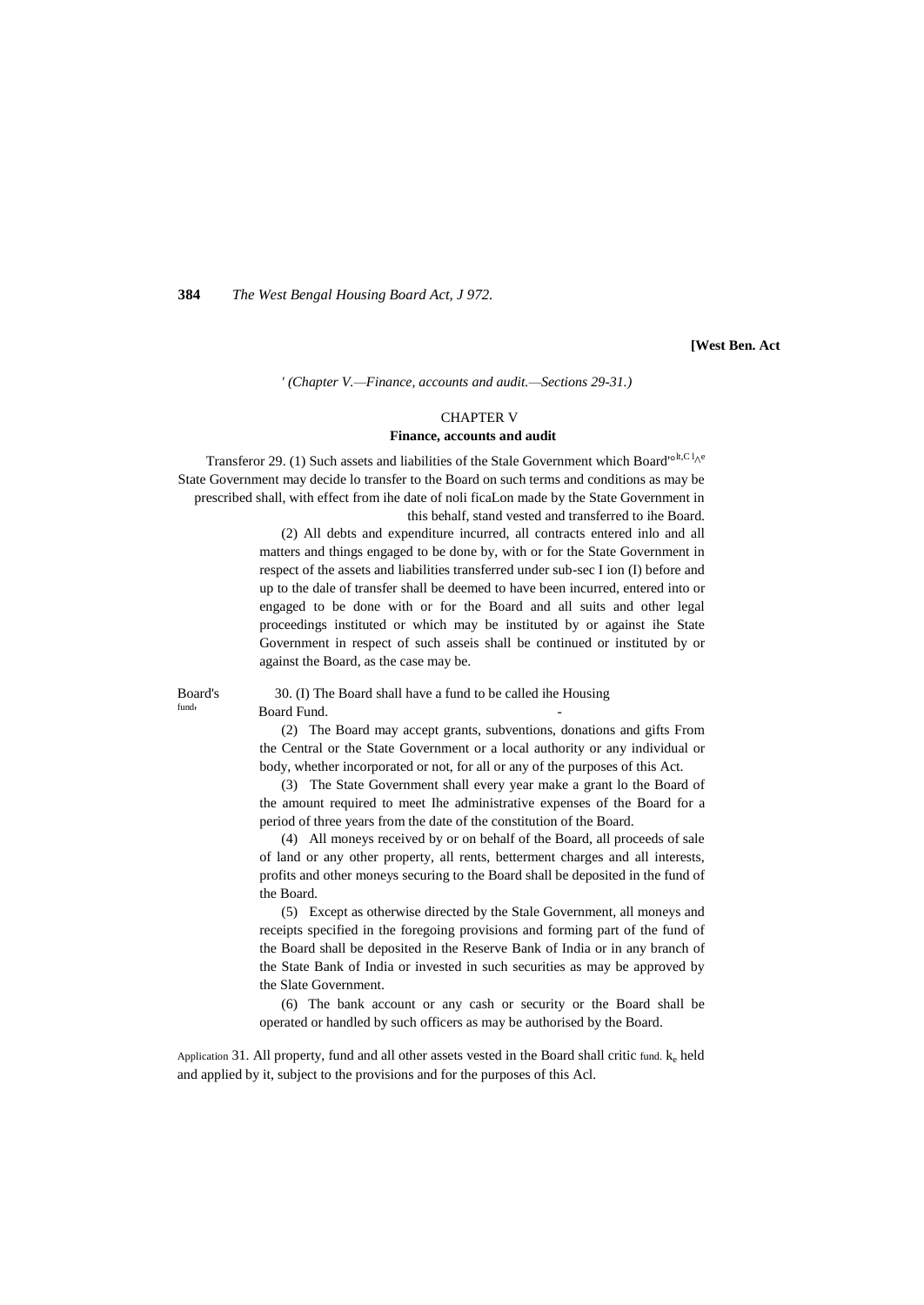# *Tile West Bengal Housing Board Act, 1972.* **385 XXXII of 1972.]**

*(Chapter V.—Finance, accounts and audit.—Sections 32-34 and 34A.)*

32. (1) Where in the opinion of ihe Board, circumstances of extreme urgency have arisen il shall be lawful for the Board lo make in any year,—

(a) recurring expenditure not exceeding fifly thousand rupees, and (b) non-recurring expenditure not exceeding Iwo lakhs of rupees.

(2) Where any sum is expended under circumstances of extreme urgency as provided in sub-seciion (1), a report thereof indicating the source from which il is proposed to meel lhe expenditure shall be made by the Board as soon as practicable, lo the State Government.

33. (1) The Slate Govemmenl may from lime to time make subventions lo the Board for the purposes of this Act on such terms and conditions as the State Govemmenl may determine.

(2) The Stale Government may from time to time advance loans to the Board on such terms and conditions not inconsistent with the provisions of this Act as lhe State Government may determine.

34. (1) The Board may from lime to lime, with the previous sanction of the State Government and subject lo the provisions of this Act and to such conditions as may be prescribed in this behalf, borrow any sum required for the purposes of this Act.

(2) The rules made by the State Government for the purposes of this section may empower the Board lo borrow by lhe issue of debentures and to make arrangements with bankers.

(3) All debentures issued by the Board shall be in such form as lhe Board, with the sanction of the Slale Government, may from time to time determine.

(4) Every debenture shall be signed by the Chairman and one other member of ihe Board.

(5) Loans borrowed and debentures issued under this section may be guaranteed by the State Government as to the repayment of principal and the paymem of interest at such rate as may be fixed by lhe Slate Government.

'34A. Notwithstanding anything contained in any other law for the time being in force, every debt arising out of any loan obtained by lhe Board from the Slate Government and banks and other financial institutions for carrying out the purposes of this Act—

'Section 34A was insened by s. 12 of (he West Bengal Housing Board (Amendment) Acl, 1973 (Wesl Ben. Act XXXV of 1973).

Expenditure in case of urgency.

Subvc n lions and loan lo (he Board.

Power of Board lo borrow.

Debts incurred Tram lhe Slale Govemmenl, banks, elc., lo have priority.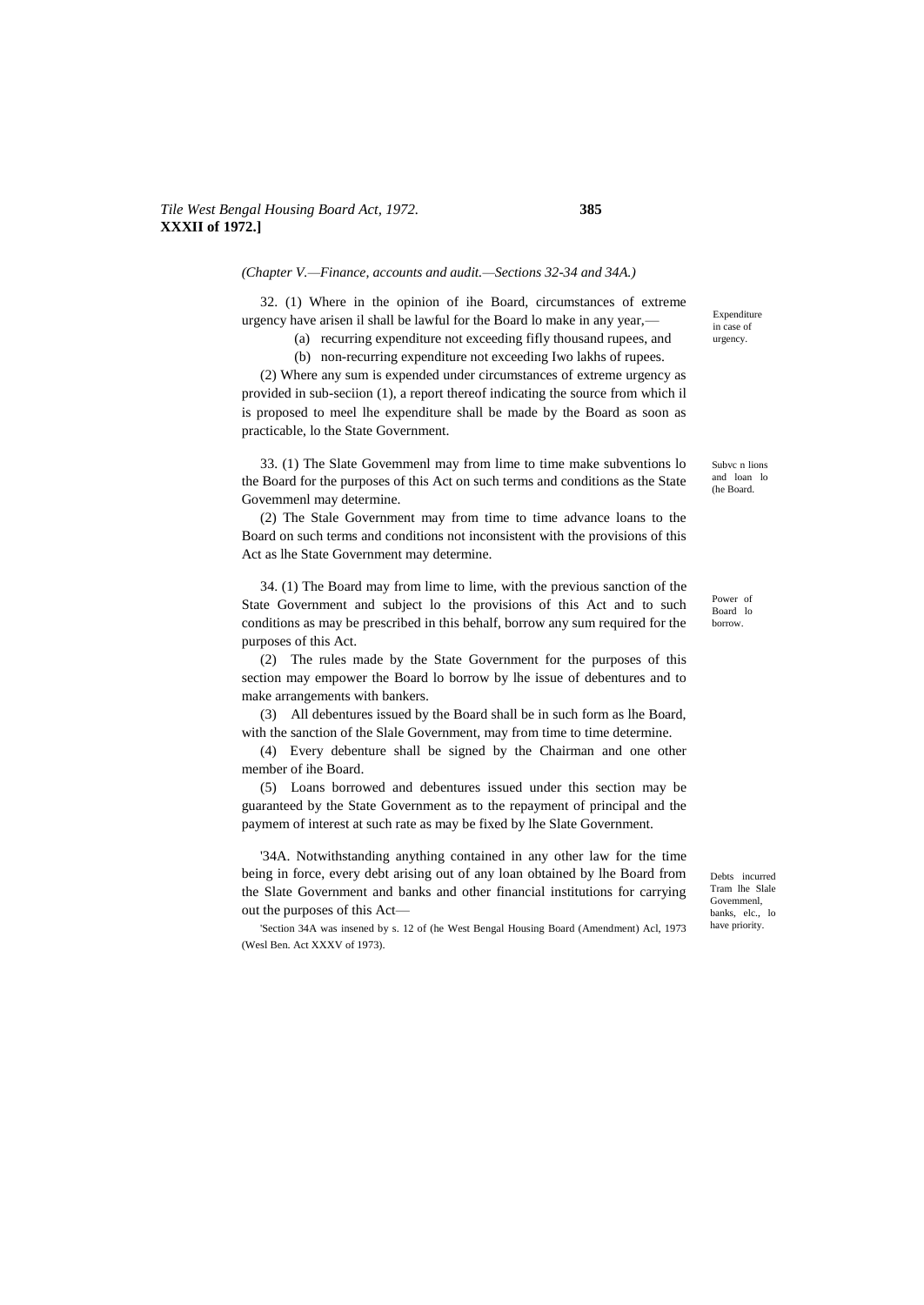*(Chapter V.—Finance, accounts and audit.—Sections 35, 36 and 36A.)*

- (a) shall have priority over all other debts, whether secured or unsecured, incurred by ihe Board, and
- (b) shall be a preferential debt within the meaning of section 530 of ihe Companies Acl, 1956, and such debts shall rank equally amongst themselves and be paid in full out of the assets of the Board unless such assets are insufficient to meet them in which case they shall abate in equal proportions.

35. (1) The Board shall cause to be maintained proper books of accounts and such other books as the rules may require and shall prepare in accordance with [he rules an annual statement of accounts.

(2) The Board shall cause its accounts to be audited annually by an auditor to be appointed by the State Government, The auditor so appointed shall have the right to demand the production of books, accounts, vouchers, documents and other papers, and to inspect any of the officcs of the Board.

(3) As soon as the accounts of the Board have been audited, the Board shall send a copy thereof together with a copy of the report of the auditor thereon to the Stale Government, and shall cause the accounts lo be published in the prescribed manner and place copies thereof on sale al a reasonable price.

(4) The Board shall comply with such directions as the State Government may, after perusal of the report of the auditor, think fit to issue.

36. (I) Notwithstanding anything contained in section 35, the State Government may order that there shall be a concurrent audit of the accounts of the Board by such person as it thinks fit. The Stale Government may also direct a special audit [o be made by such person as i[ thinks fit of the accounts of the Board relating to any particular Iransuaian or a class or series of transactions or to a particular period.

(2) When an order is made under sub-seciion (1), the Board shall present or cause lo be presented for audii such accounts and shall furnish to the person appointed under sub-section (1) such information as ihe said person may require for the purpose of audit and remedy or cause lo be remedied the defects pointed out by such person, unless they are condoned by the State Government,

'36A. Any sum due to the Board from any individual firm, company, or association, or body of individuals, whether incorporated or not, shall be recoverable as an arrear of land revenue in Ihe manner provided in Ihe Bengal Public Demands Recovery Act, 1913.

'Scclion 36A was inserted by s. 4 of the West Bengal Housing **Board (Amendment)** Act, 1993 (West Ben. Acl XIV of 1993).

Account and nudii.

Concurrent and special audits of accounts.

Recovery of dues of Board.

> Ben. Act tit or 1913.

I of 1956.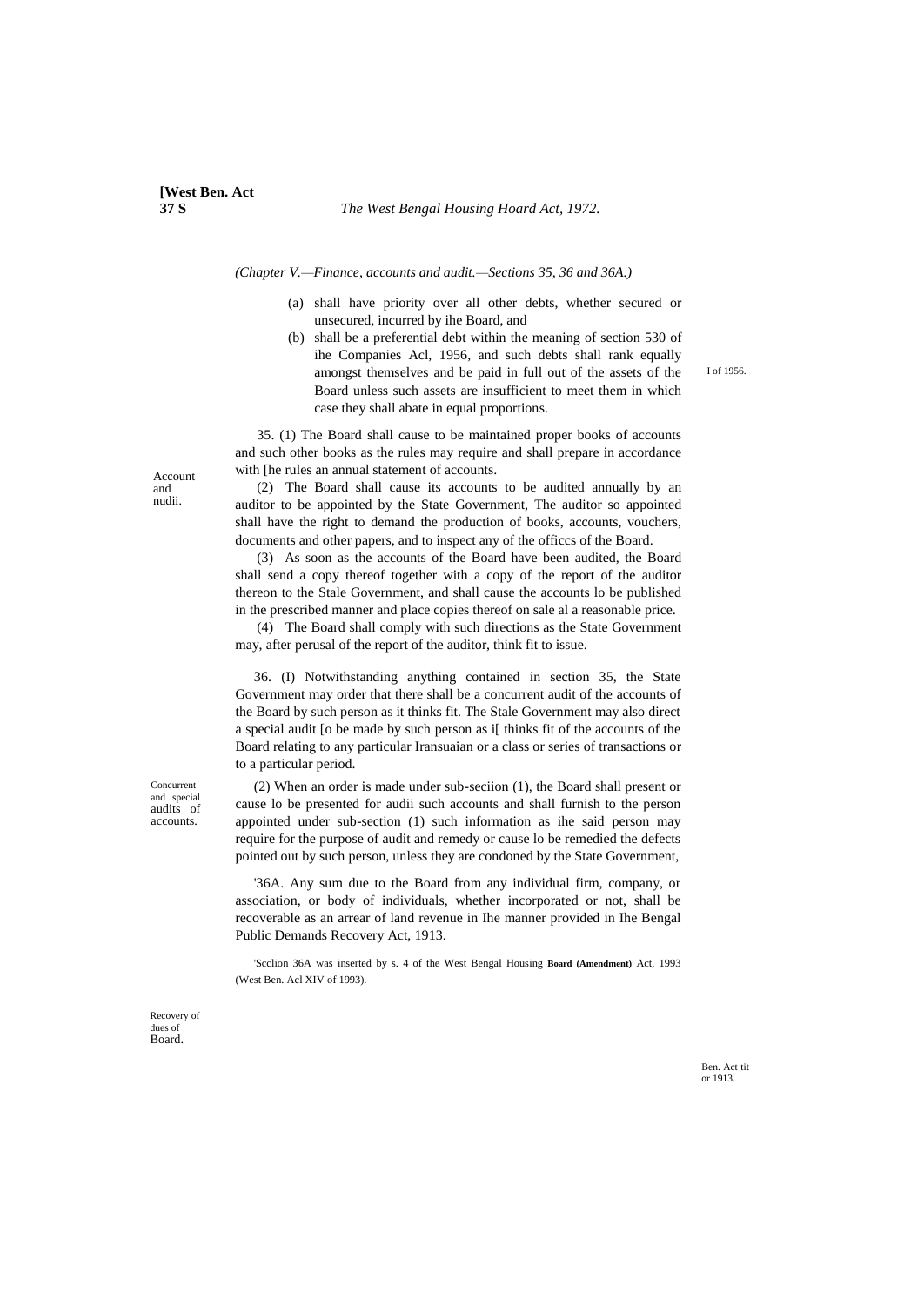XXXD of 1972.]

#### *(Chapter VI.—Miscellaneous.—Secrions 37-39.)*

### CHAPTER VI

#### Miscellaneous

37. The Board shall, before such dale and in such form and ai such Report io interval as may be prescribed, submit to lhe Slate Government a repon Government, on such mailers as may be prescribed and the State Government shall cause such report lo be published in the *Official Gazette.*

38. The Board shall also submit to the Slate Government such Oihcr statistics, returns, particulars, statements, documents or papers in regard

io any proposed or existing scheme or relating to any matter or proceedings connccted with lhe working of the Board at such times and in such form and manner as may be prescribed or as the St ale Govemmenl may From lime to lime direct.

39. The Chairman or any person either generally or specially Powerof authorised by the Chairman in this behalf may, with or without assistance cnaity of workmen, enier into or upon any land, in order—

- (a) to make any inspection, survey, measurement, valuation or inquiry;
- (b) to take levels;
- (c) io dig or bore into the sub-soil;
- (d) lo set boundaries and intended lines of work;
- (e) lo do any other things;

when it is necessary to do so for any of the purposes of this Act or any rules made or scheme sanctioned thereunder:

Provided that—

- (i) no such entry shall be made between sunset and sunrise;
- (ii) no dwelling house and no public building which is used as a dwelling place, shall be so entered, unless with lhe consent of the occupier thereof, and without giving lhe said occupier at least twenty-four hours' previous written notice of the intention to make^such entry;
- (iii) sufficient notice shall in every instance be given co enable the female inmates of any apartment to remove themselves to some part of the premises where their privacy will not be
- . disturbed;
- (iv) due regard always be had, so far as may be compatible with the exigencies of the purpose for which lhe entry is made, to the social and religious usages of the occupants of the premises entered.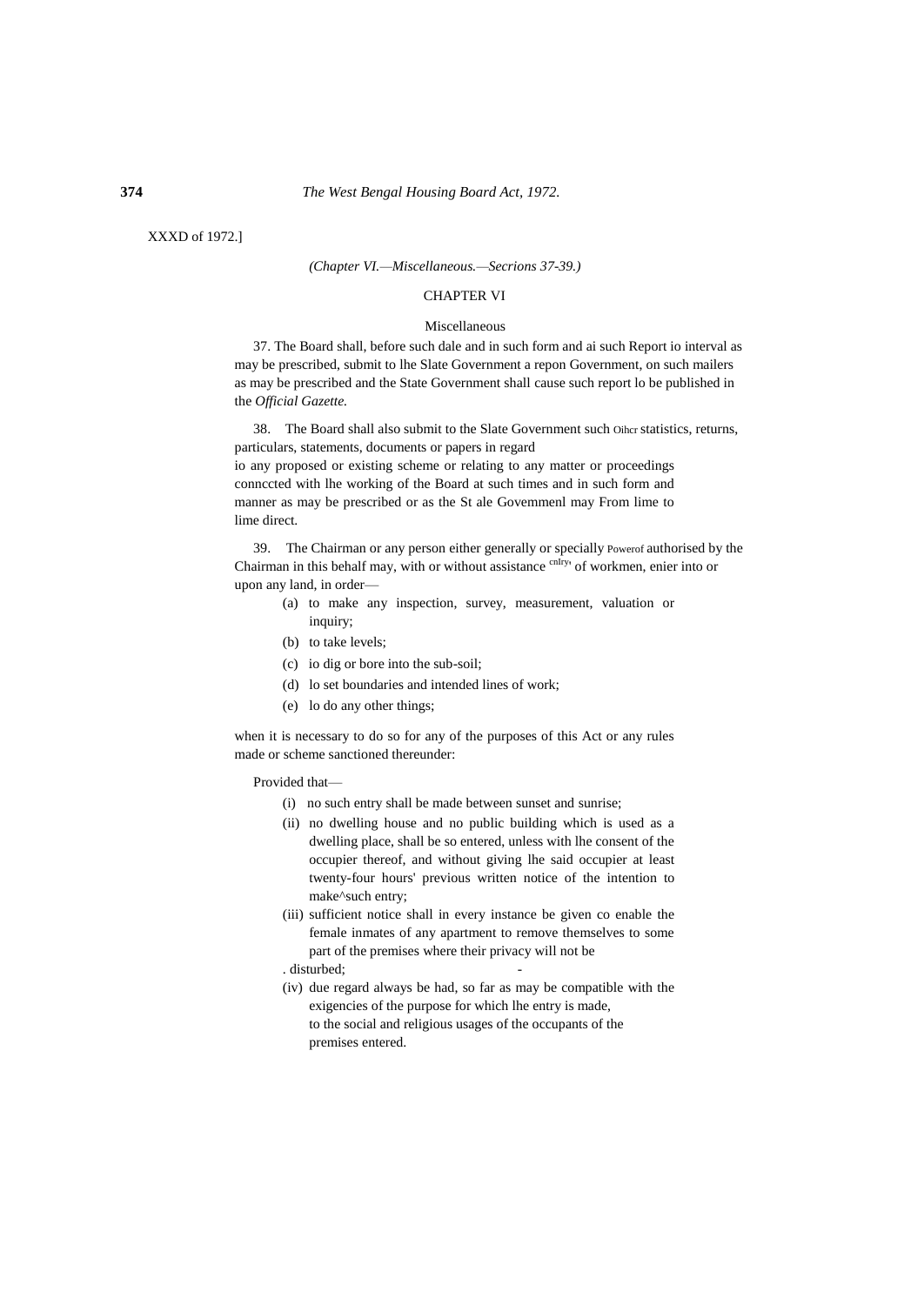# **[West Ben. Act**

# *(Chapter VI.—Miscellaneous.—Sections 40-42.)*

40. No person shall commence any suit against ihe Board or against any officer or employee of Ihe Board or any person acting under the orders of the Board, for anything done or purporting to have been done in pursuance of this Act, without giving lo the Board .officer or employee or person two months' previous notice in writing of [he intended suit and of the cause thereof, nor after six months from the date of the act complained of.

41. The Board shall at the end of every five years have a valuation of i[-S assets and liabilities made by a valuer appointed with Ihe approval of (he Stale Govemmeni:

Provided that it shall be open to the State Government to direct a valuation to be made al any time it may consider necessary.

Power lo make rules.

42. (I) The State Government may, by notification in the *Official Gazene* and subject to the condition of previous publication, make rules for carrying out the purposes of this Acl.

(2) In particular and without prejudice lo the generality of the foregoing power such rules may provide for all or any of the following purposes, namely:—

- (a) ihe allowances of members and remuneration and conditions of service of the Vice-Chairman under section 7;
- (b) the manner and form in which contracts shall be entered inlo under sub-section (1) of section 15;
- (c) the form of the annual budget to be laid before the Board under seel ion 19 and the other particulars lo be contained [herein;
- '(cl) the time within which the State Government may approve or return the budget lo ihe Board under sub-scction (1) of section 21;
- (d) the manner of publication of housing schemes included in the budget under section 23;
- (e) the terms and conditions on which assets of ihe State Government may be transferred to the Board under scction 29;
- (f) the conditions subject to which the Board may borrow any sum under section 34;
- (g) the manner of preparation, maintenance and publication of accounts under section 35;

'Clause (cl) was inserted by s. 13 of the Wcsl Bengal Housing Board (Amendment) Ael, 1973(Wcsl Ben,AclXXXVof 1973).

Notice ol .vjil □gainM Board.

Valuation of □ssci5 and liabiliiies of [he Board.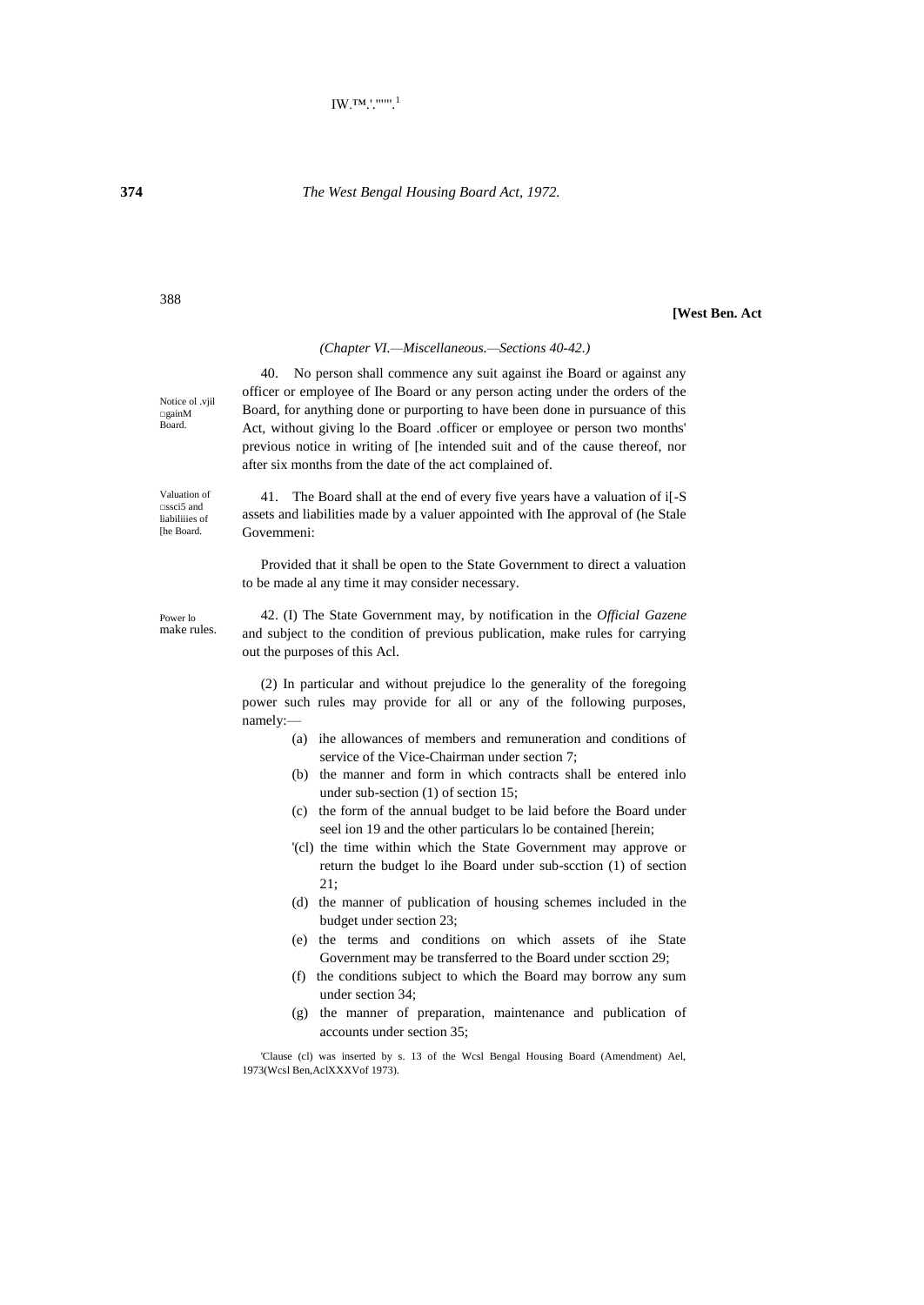# **xxxn or 1972.]**

*(Chapter VI.—Miscellaneous.—Sections 43, 44.)*

(h)the date before which, the form in which, lhe interval at '\* which and lhe matters on which reports shall be submitted

under section 37;

(i) the lime at which and the form and manner in which statistics, returns, particulars, statements, documents and papers shall be submitted under section 38; (j) the manner in which the Board shall be superseded and

reconstituted under section 52;

(k) any other matter which is to be or may be prescribed under this

Act.

43. (1) The Board may from time lo lime, with the previous sanction Regulations, of lhe State Govemmenl, make regulations consistent with this Act and wiih any rules made under this Act.

(2) Such regulations may provide For—

(a) the management and use of buildings constructed under any housing scheme;

(b) the principles to be followed in allotment of tenements and premises;

(c) regulating its procedure and the disposal of its business;

'(d) lhe conditions oF service of lhe employees of the Board

other than those taken over and employed under subsection (1) of section 13.

(3) If il appears to the State Govemmenl that it is necessary or desirable for carrying out the purposes of this Act to make any regulation in respect of matters specified in sub-section (2) or to amend any regulation made under that sub-section, it may call upon the Board to make such regulation or amendment within such lime as it may specify.

If the Board fails lo make such regulation or amendment within the lime specified, the State Government may itself make such regulation or amendment and the regulation or lhe amendment so made shall be deemed to have been made by the Board under sub-section (1).

44. (I) The Board may, with the previous sanction of the State Power to Government, make by-laws not inconsistent with this Act and rules which

may be necessary or expedient for lhe purpose of carrying oul ils duties . and functions under this Act.

(2) A by-law made under this section may provide that a contravention thereof shall be an offence.

(3) All by-laws made under ihis section shall be published in the *Official Gazette.*

'Clause (d) was inserted by s. 6 of lhe West Bengal Housing Board (Amendment) Acl, 1976 (Wesl Ben. Acl XLof 1976).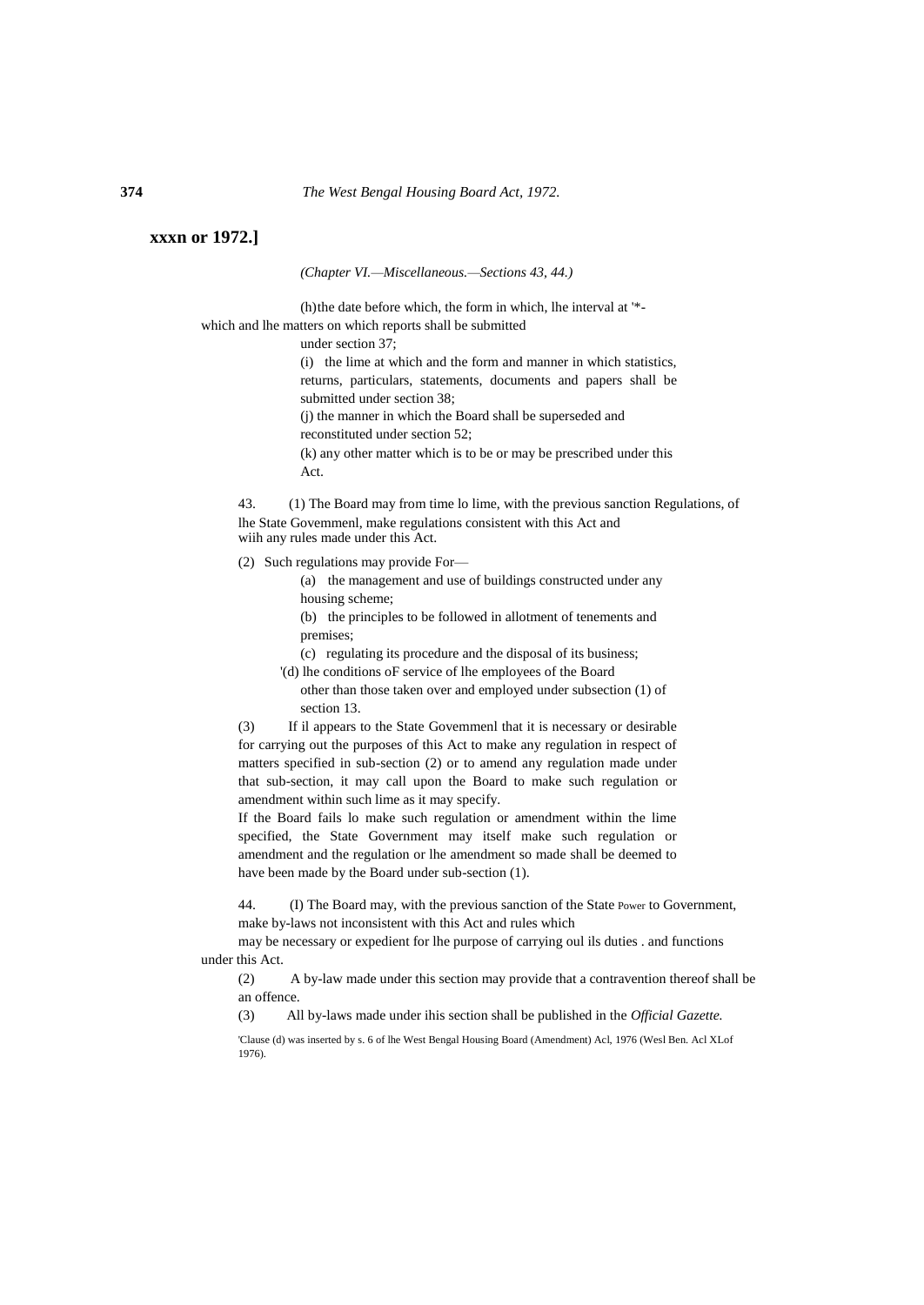#### *(Chapter VI.—Miscellaneous.—Sections 45-5J.)*

45. Whoever contravenes a by-law made under section 44 shall, on conviction, be punished with imprisonment for a term which may extend lo six months or with fine which may extend to one thousand rupees or wilh both.

> (a) obstructs, or molests any person with whom the Board has entered into a contract, in the performance or execution of his

> (b) removes any mark set up for the purpose of indicating any level or direction necessary to the execution of works authorised under

duty or of anything which he is empowered or required

46. If any person—

or wilh both.

. to do under this Act, or

Lhis Act,

Penally for obstructing.

Penally for conuavenlionot by-Jaws.

AuLhorily for prosecution.

Members, officers and

47. Unless otherwise expressly provided, no Court shall lake cognizance of any offence punishable under-this Act except on the complaint of, or upon information received from, the Board or some person authorised by the Board by general or special order in this behalf.

be shall, on conviction, be punished wilh imprisonment for a term which may extend lo three months or wilh fine which may extend lo five hundred rupees

the Board lobe<br>
public servants within lhe meaning of section 21 of the Indian Penal<br>
45 of 1860. 48. All members, officers and employees of the Board shall be deemed, when acting or purporting lo act in pursuance of any of the provisions of this Code.

> 49, No suit, prosecution or other legal proceedings shall lie against any person for anything which is in good faith done or purported to be done under this Act.

> 50. The State Govemmenl may give the Board such directions as in its opinion are necessary or expedient for carrying out the purposes of this Acl. It shall be the duly of the Board to comply wilh such directions.

> 51. (I) The State Government with a view to satisfying itself that lhe powers and duties of lhe Board are being exercised and performed properly, may, at any lime, appoi nl any person or persons to make inquiries into all or any of the activities of the Board in such manner as may be prescribed and to report to the State Government lhe result of such inquiries.

employees of lhe Board lo be<br>public servants

Proleciion of action token under lhis Acl.

Pn\mof Slate Governmen t lo give direction lo Boord.

Power io order inquiries.

**[West Ben. Act**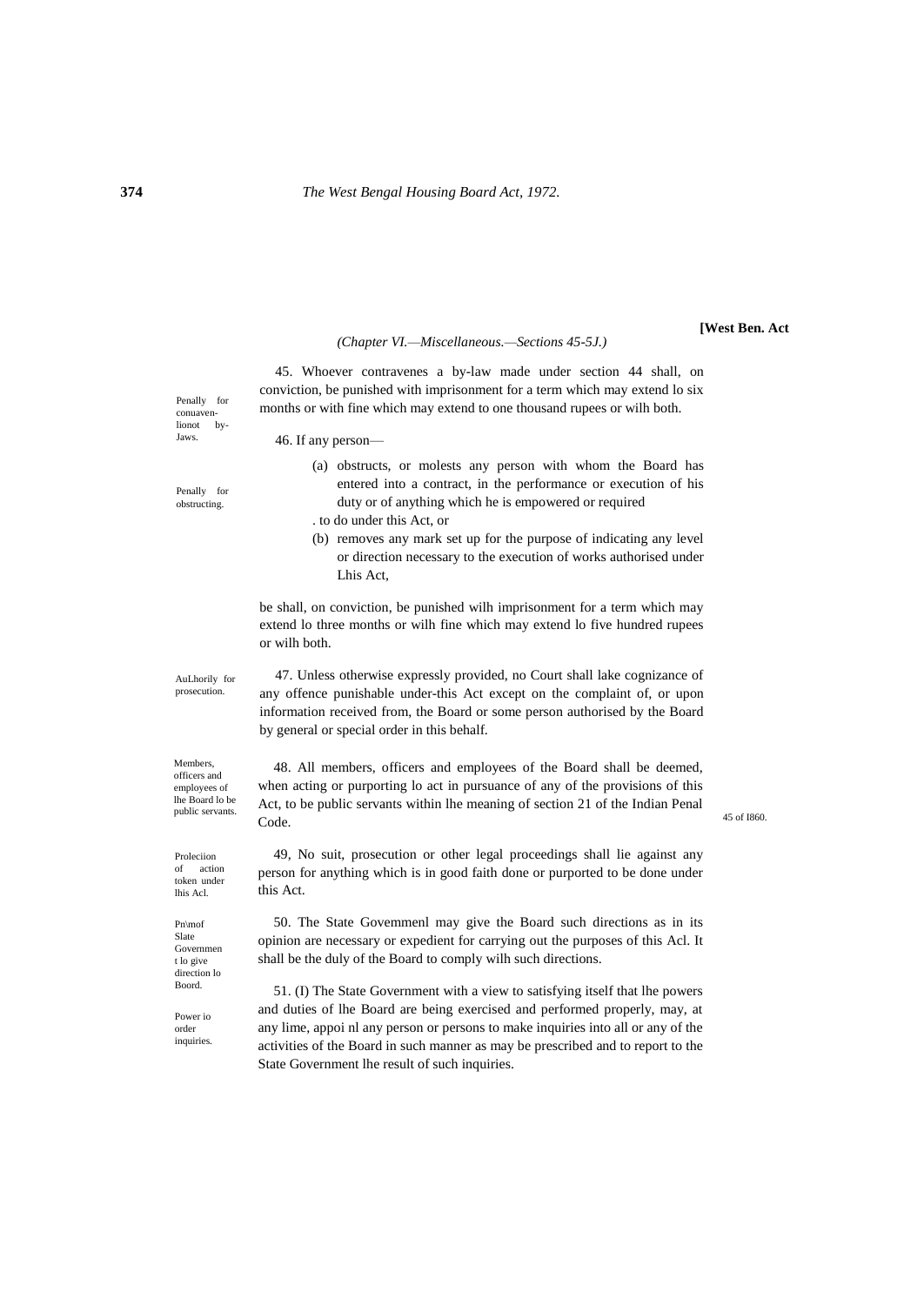XXXII of 1972.]

# *(Chapter VI.—Miscellaneous.—Sections 52, 53.)*

(2) The Board shall give to the person or persons so appointed all facilities for the proper conduct of the inquiries and shall produce before the person or persons any document, account or information in ihe possession of ihe Board, which such person or persons demand for the purposes of ihe inquiries.

52. (I) If Ihe State Government is satisfied that the Board has made Derauiiin default in performing any duty imposed on it by or under this Act, it may Fix a period for Ihe performance of lhal duty.

(2) If in ihe opinion of the State Government the Board fails or neglects to perform such duty wilhin the period so fixed for its performance, it shall be lawful for the State Government, to supersede and reconstitute the Board in the manner as may be prescribed.

(3) After the supersession of the Board and until it is reconstituted the powers, duties and functions of the Board under this Acl shall be carried on by the Stale Government or by such officer or officers as the State Government may appoint for this purpose.

53. (I) The Stale Government may, by notification in ihe *Official* Dissolution *Gazette,* declare thai, with effect from such date as may be specified in oriheBoani. the notification, the Board shall be dissolved.

(2) With effect from the date specified in the notification under subsection  $(1)$ ,—

- (a) all properties, funds and dues which are vested in or realizable by the Board shall vest in and be realizable by the State Government;
- (b) all liabilities enforceable against Ihe Board shall be enforceable against ihe Slate Government, to Ihe extent of the properties, funds and dues vested in and realized by the State Government.

(3) Nothing in this section shall affect the liability of the Stale Government in respect of loans or debentures guaranteed under subsection (5) of section 34.

'Words inserted by s. 7 of the West Bengal Housing Board (Amendment) Act, 1973 (West Hen. Act XXXV of 1973). 'Words inserted by s. 8(i), *ibid.*

<sup>3</sup>Ciausc (ia) was inserted by .5 S(ii), *ibid.*